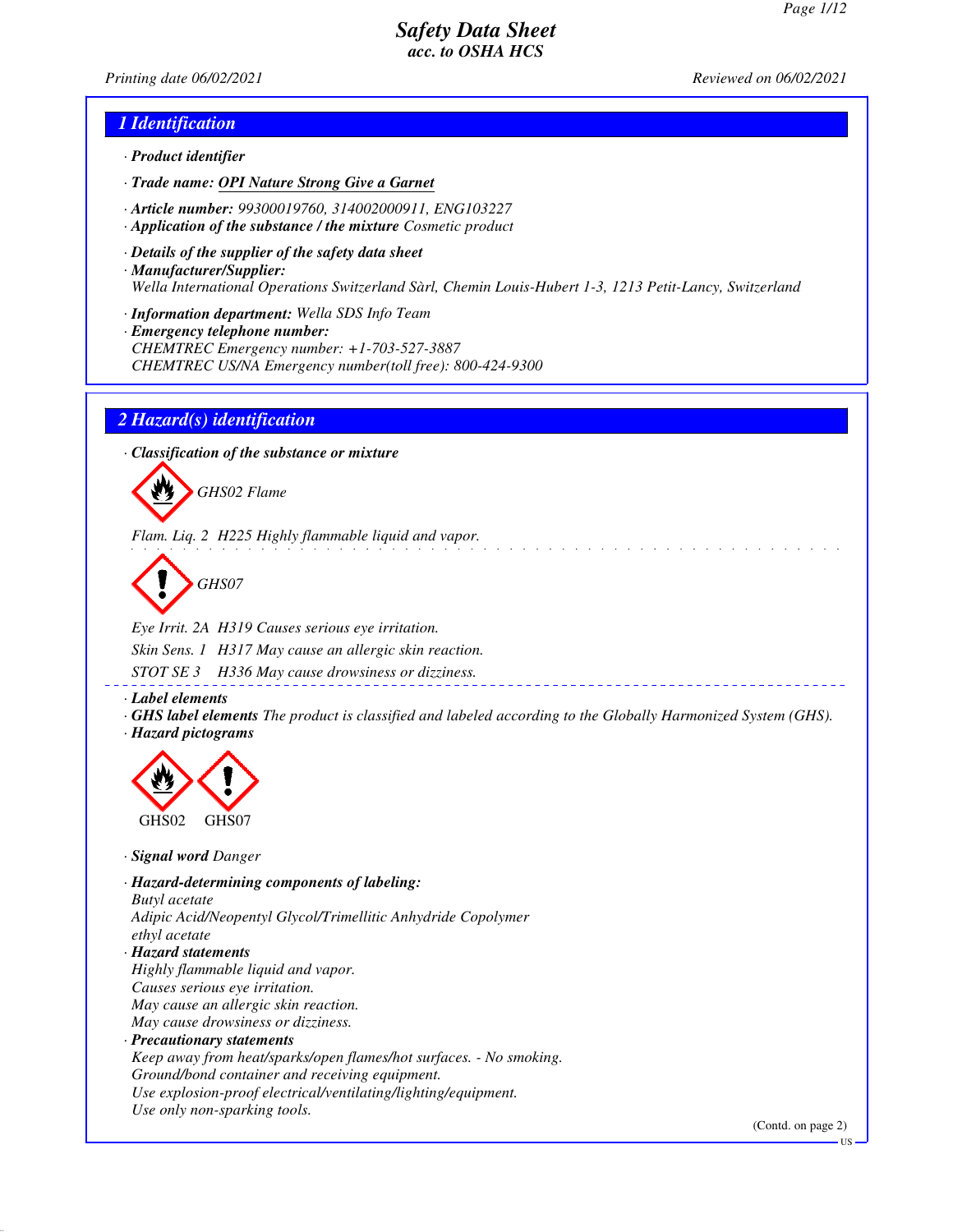*Printing date 06/02/2021 Reviewed on 06/02/2021*

#### *Trade name: OPI Nature Strong Give a Garnet*

| (Contd. of page $1$ )                                                                                          |
|----------------------------------------------------------------------------------------------------------------|
| Take precautionary measures against static discharge.                                                          |
| Avoid breathing dust/fume/gas/mist/vapors/spray                                                                |
| Wash thoroughly after handling.                                                                                |
| Use only outdoors or in a well-ventilated area.                                                                |
| Contaminated work clothing must not be allowed out of the workplace.                                           |
| Wear protective gloves/protective clothing/eye protection/face protection.                                     |
| If on skin (or hair): Take off immediately all contaminated clothing. Rinse skin with water/shower.            |
| IF INHALED: Remove person to fresh air and keep comfortable for breathing.                                     |
| If in eyes: Rinse cautiously with water for several minutes. Remove contact lenses, if present and easy to do. |
| Continue rinsing.                                                                                              |
| Call a poison center/doctor if you feel unwell.                                                                |
| Specific treatment (see on this label).                                                                        |
| If skin irritation or rash occurs: Get medical advice/attention.                                               |
| If eye irritation persists: Get medical advice/attention.                                                      |
| Wash contaminated clothing before reuse.                                                                       |
| In case of fire: Use for extinction: CO2, powder or water spray.                                               |
| Store in a well-ventilated place. Keep container tightly closed.                                               |
| Store in a well-ventilated place. Keep cool.                                                                   |
| Store locked up.                                                                                               |
| Dispose of contents/container in accordance with local/regional/national/international regulations.            |
| $\cdot$ Other hazards                                                                                          |
| $\cdot$ Results of PBT and vPvB assessment                                                                     |
| $\cdot$ <b>PBT:</b> Not applicable.                                                                            |

*· vPvB: Not applicable.*

## *3 Composition/information on ingredients*

*· Chemical characterization: Mixtures*

*· Description: Mixture of the substances listed below with nonhazardous additions.*

| $\cdot$ Dangerous components: |                                                                         |              |
|-------------------------------|-------------------------------------------------------------------------|--------------|
|                               | 123-86-4 Butyl acetate                                                  | $>$ 25-≤50%  |
|                               | 141-78-6 <i>ethyl</i> acetate                                           | $≥20-≤25%$   |
|                               | 9004-70-0 Nitrocellulose                                                | $>10-52.5\%$ |
|                               | 28407-73-0 Adipic Acid/Neopentyl Glycol/Trimellitic Anhydride Copolymer | $>2.5$ -≤10% |
|                               | $64-17-5$ ethyl alcohol                                                 | $>2.5-10\%$  |
|                               | $13463-67-7$ titanium dioxide                                           | $≥0.1-S2.5%$ |

# *4 First-aid measures*

- *· Description of first aid measures*
- *· General information: Immediately remove any clothing soiled by the product.*
- *· After inhalation:*
- *Supply fresh air and to be sure call for a doctor.*
- *In case of unconsciousness place patient stably in side position for transportation.*
- *· After skin contact: Immediately wash with water and soap and rinse thoroughly.*
- *· After eye contact:*
- *Rinse opened eye for several minutes under running water. If symptoms persist, consult a doctor.*
- *· After swallowing: If symptoms persist consult doctor.*
- *· Information for doctor:*
- *· Most important symptoms and effects, both acute and delayed No further relevant information available.*

(Contd. on page 3)

US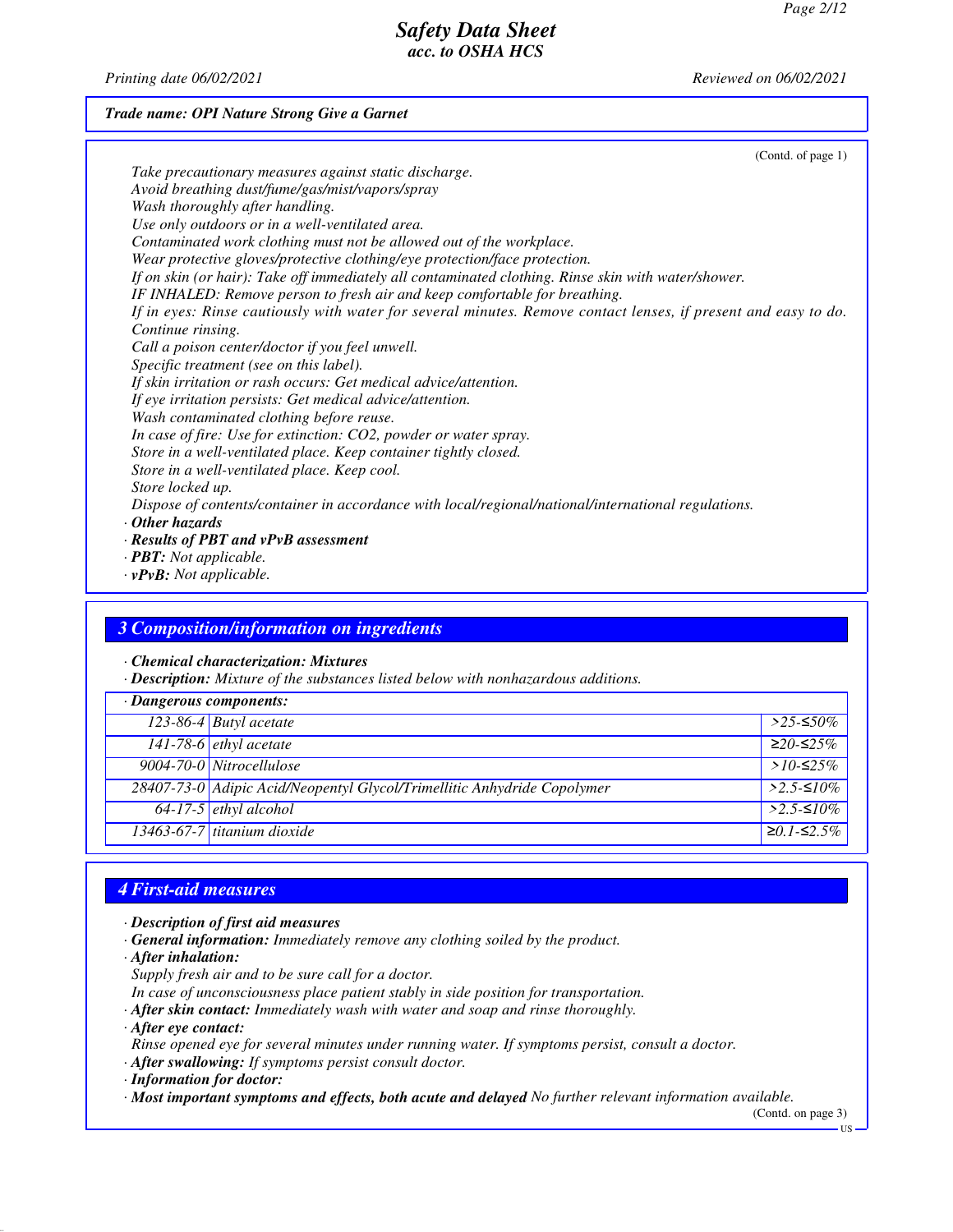*Printing date 06/02/2021 Reviewed on 06/02/2021*

#### *Trade name: OPI Nature Strong Give a Garnet*

*· Indication of any immediate medical attention and special treatment needed No further relevant information available.*

#### *5 Fire-fighting measures*

*· Extinguishing media*

*· Suitable extinguishing agents:*

*CO2, extinguishing powder or water spray. Fight larger fires with water spray or alcohol resistant foam.*

*· Special hazards arising from the substance or mixture No further relevant information available.*

*· Advice for firefighters*

*· Protective equipment: No special measures required.*

#### *6 Accidental release measures*

*· Personal precautions, protective equipment and emergency procedures Wear protective equipment. Keep unprotected persons away.*

*· Environmental precautions: Dilute with plenty of water.*

*Do not allow to enter sewers/ surface or ground water.*

*· Methods and material for containment and cleaning up:*

*Absorb with liquid-binding material (sand, diatomite, acid binders, universal binders, sawdust).*

*Dispose contaminated material as waste according to item 13.*

*Ensure adequate ventilation.*

*· Reference to other sections See Section 7 for information on safe handling. See Section 8 for information on personal protection equipment. See Section 13 for disposal information.*

#### *· Protective Action Criteria for Chemicals*

| $\cdot$ PAC-1:    |                                           |                                    |
|-------------------|-------------------------------------------|------------------------------------|
|                   | $\overline{123-86-4}$ Butyl acetate       | 5 ppm                              |
|                   | 141-78-6 $ethyl$ acetate                  | $1,200$ ppm                        |
|                   | $64-17-5$ ethyl alcohol                   | $\overline{1,}800$ ppm             |
|                   | 1309-37-1 <i>Iron Oxides</i> (CI 77491)   | $15$ mg/m <sup>3</sup>             |
|                   | $\overline{67-63-0}$ isopropyl alcohol    | $\overline{400}$ ppm               |
|                   | 13463-67-7 titanium dioxide               | $30$ mg/m <sup>3</sup>             |
|                   | $123-42-2$ 4-hydroxy-4-methylpentan-2-one | $\overline{150}$ ppm               |
| $66-25-1$ hexanal |                                           | 6 ppm                              |
|                   | $1333-86-4$ Carbon black                  | $9 \ mg/m3$                        |
|                   | 7664-38-2 Phosphoric Acid                 | 3 mg/m <sup>3</sup>                |
|                   | $71-36-3$ n-Butyl alcohol                 | <b>60 ppm</b>                      |
| 7631-86-9 Silica  |                                           | $18$ mg/m <sup>3</sup>             |
| $\cdot$ PAC-2:    |                                           |                                    |
|                   | $123-86-4$ Butyl acetate                  | $200$ ppm                          |
|                   | 141-78-6 $ethyl$ acetate                  | 1,700 ppm                          |
|                   | $64-17-5$ ethyl alcohol                   | $3300*ppm$                         |
|                   | 1309-37-1 <i>Iron Oxides</i> (CI 77491)   | $\overline{360}$ mg/m <sup>3</sup> |
|                   | $67-63-0$ isopropyl alcohol               | $2000*ppm$                         |
|                   |                                           | $\overline{(Contd. on page 4)}$    |

(Contd. of page 2)

US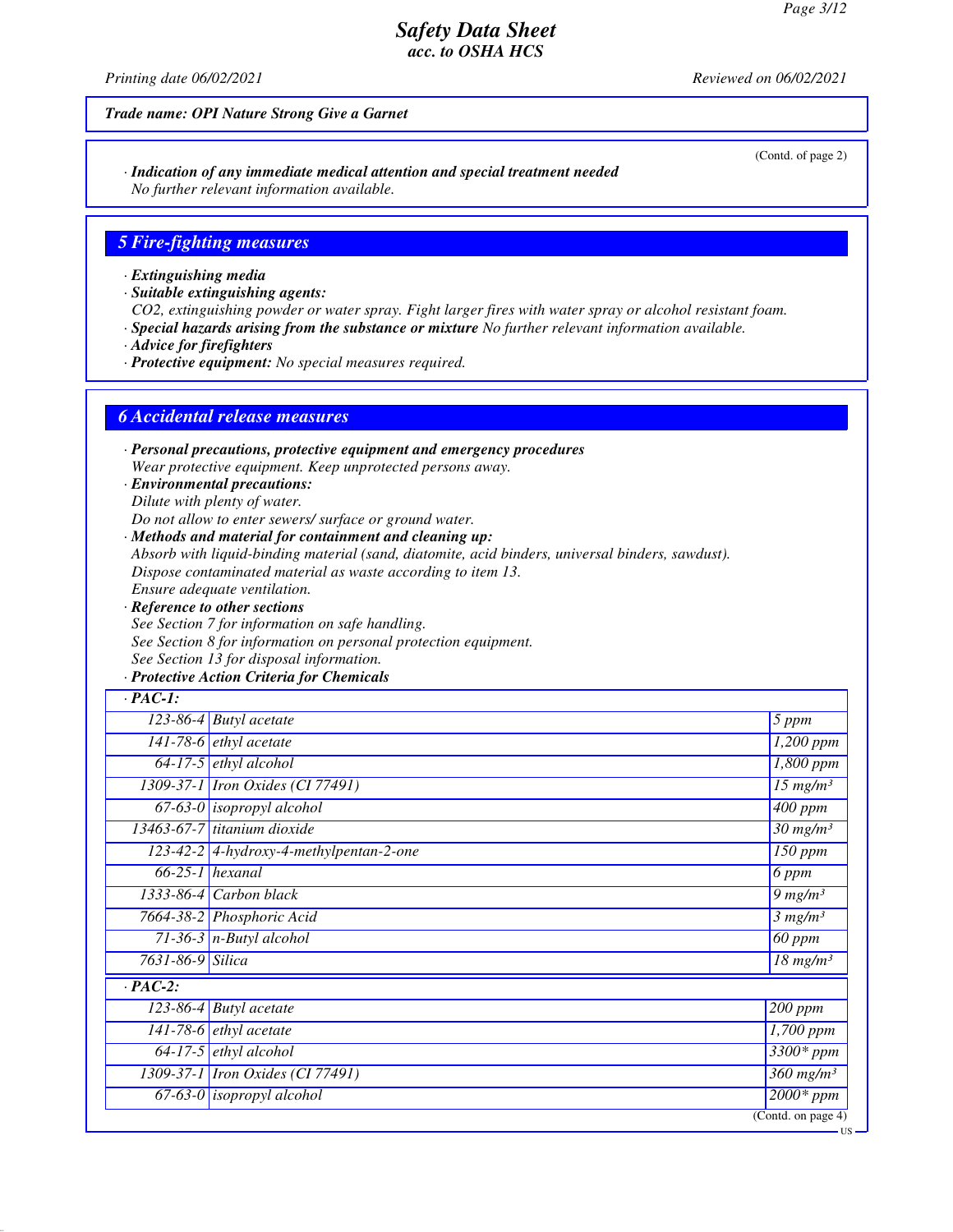*Printing date 06/02/2021 Reviewed on 06/02/2021*

#### *Trade name: OPI Nature Strong Give a Garnet*

|                  |                                           | (Contd. of page 3)                 |
|------------------|-------------------------------------------|------------------------------------|
|                  | 13463-67-7 titanium dioxide               | $\overline{330}$ mg/m <sup>3</sup> |
|                  | $123-42-2$ 4-hydroxy-4-methylpentan-2-one | 350 ppm                            |
|                  | $\overline{66-25-1}$ hexanal              | 66 ppm                             |
|                  | 1333-86-4 Carbon black                    | $\overline{99}$ mg/m <sup>3</sup>  |
|                  | 7664-38-2 Phosphoric Acid                 | $\frac{30 \text{ mg}}{m}$          |
|                  | $71-36-3$ n-Butyl alcohol                 | 800 ppm                            |
| 7631-86-9 Silica |                                           | $740$ mg/m <sup>3</sup>            |
| $\cdot$ PAC-3:   |                                           |                                    |
|                  | $123-86-4$ Butyl acetate                  | $3000*$ ppm                        |
|                  | $141-78-6$ ethyl acetate                  | 10000** ppm                        |
|                  | $64-17-5$ ethyl alcohol                   | $15000*$ ppm                       |
|                  | 1309-37-1 <i>Iron Oxides</i> (CI 77491)   | $2,200$ mg/m <sup>3</sup>          |
|                  | $67-63-0$ isopropyl alcohol               | $12000**$ ppm                      |
|                  | 13463-67-7 titanium dioxide               | $2,000$ mg/m <sup>3</sup>          |
|                  | $123-42-2$ 4-hydroxy-4-methylpentan-2-one | $2100*$ ppm                        |
|                  | $66-25-1$ hexanal                         | 86 ppm                             |
|                  | $1333-86-4$ Carbon black                  | 590 $mg/m^3$                       |
|                  | 7664-38-2 Phosphoric Acid                 | $150$ mg/m <sup>3</sup>            |
|                  | 71-36-3 $n$ -Butyl alcohol                | $8000**$ ppm                       |
| 7631-86-9 Silica |                                           | $4,500$ mg/m <sup>3</sup>          |

# *7 Handling and storage*

#### *· Handling:*

- *· Precautions for safe handling Ensure good ventilation/exhaustion at the workplace. Prevent formation of aerosols. · Information about protection against explosions and fires:*
- *Keep ignition sources away Do not smoke. Protect against electrostatic charges.*
- *· Conditions for safe storage, including any incompatibilities*
- *· Storage:*
- *· Requirements to be met by storerooms and receptacles: Store in a cool location.*
- *· Information about storage in one common storage facility: Not required.*
- *· Further information about storage conditions: Keep receptacle tightly sealed. Store in cool, dry conditions in well sealed receptacles.*
- *· Storage class: 3*
- *· Specific end use(s) No further relevant information available.*

#### *8 Exposure controls/personal protection*

*· Additional information about design of technical systems: No further data; see item 7.*

(Contd. on page 5)

US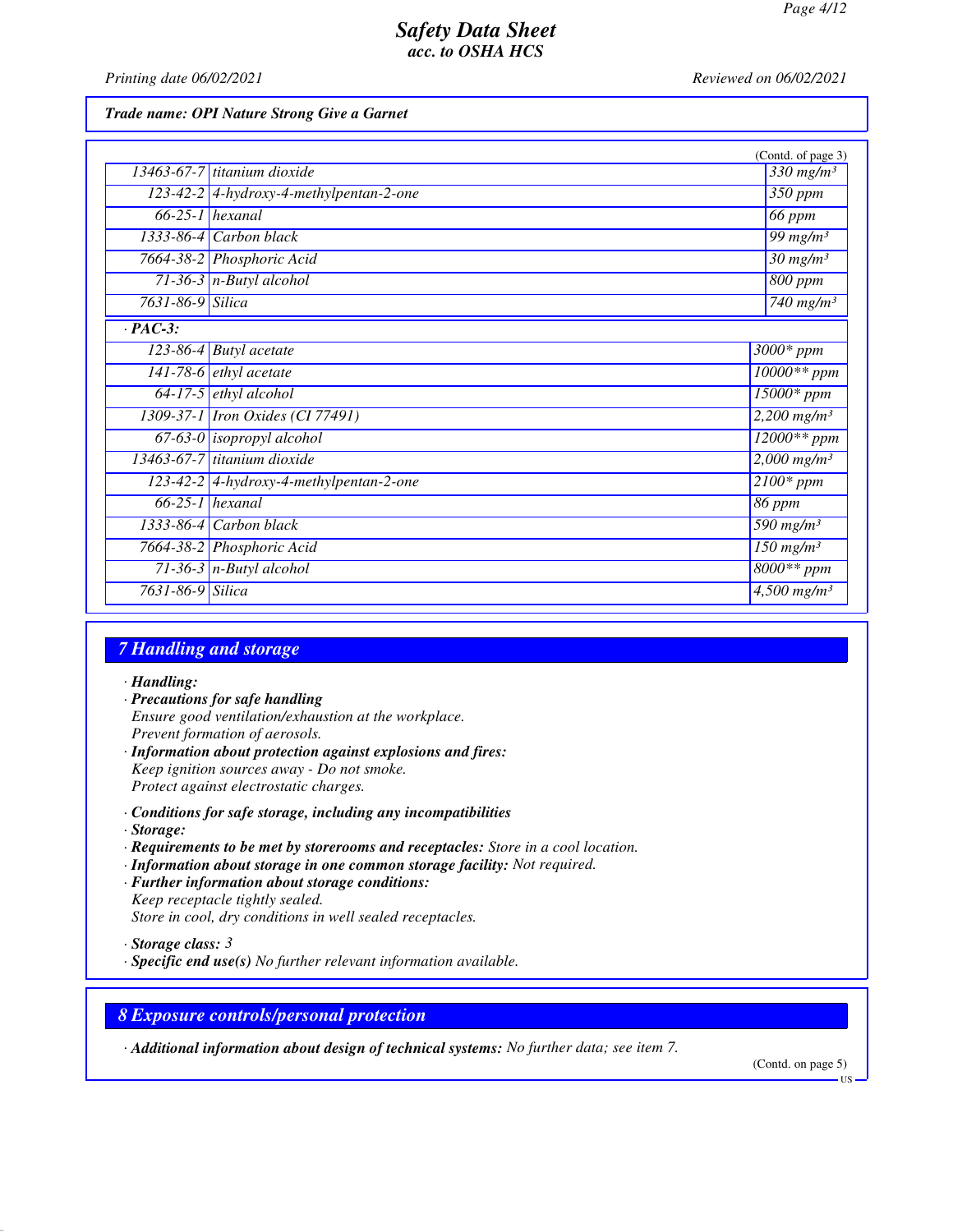*Printing date 06/02/2021 Reviewed on 06/02/2021*

# *Trade name: OPI Nature Strong Give a Garnet* (Contd. of page 4) *· Control parameters · Components with limit values that require monitoring at the workplace: The following constituents are the only constituents of the product which have a PEL, TLV or other recommended exposure limit. At this time, the other constituents have no known exposure limits. 123-86-4 Butyl acetate PEL Long-term value: 710 mg/m³, 150 ppm REL Short-term value: 950 mg/m³, 200 ppm Long-term value: 710 mg/m³, 150 ppm TLV Short-term value: 712 mg/m³, 150 ppm Long-term value: 238 mg/m³, 50 ppm 141-78-6 ethyl acetate PEL Long-term value: 1400 mg/m³, 400 ppm REL Long-term value: 1400 mg/m³, 400 ppm TLV Long-term value: 1440 mg/m³, 400 ppm 64-17-5 ethyl alcohol PEL Long-term value: 1900 mg/m³, 1000 ppm REL Long-term value: 1900 mg/m³, 1000 ppm TLV Short-term value: 1880 mg/m³, 1000 ppm · Additional information: The lists that were valid during the creation were used as basis. · Exposure controls · Personal protective equipment: · General protective and hygienic measures: Keep away from foodstuffs, beverages and feed. Immediately remove all soiled and contaminated clothing. Wash hands before breaks and at the end of work. Avoid contact with the eyes. Avoid contact with the eyes and skin. · Breathing equipment: In case of brief exposure or low pollution use respiratory filter device. In case of intensive or longer exposure use respiratory protective device that is independent of circulating air. · Protection of hands: Protective gloves The glove material has to be impermeable and resistant to the product/ the substance/ the preparation. Due to missing tests no recommendation to the glove material can be given for the product/ the preparation/ the chemical mixture. Selection of the glove material on consideration of the penetration times, rates of diffusion and the degradation · Material of gloves The selection of the suitable gloves does not only depend on the material, but also on further marks of quality and varies from manufacturer to manufacturer. As the product is a preparation of several substances, the resistance of the glove material can not be calculated in advance and has therefore to be checked prior to the application. · Penetration time of glove material The exact break through time has to be found out by the manufacturer of the protective gloves and has to be observed.* (Contd. on page 6) **TIC**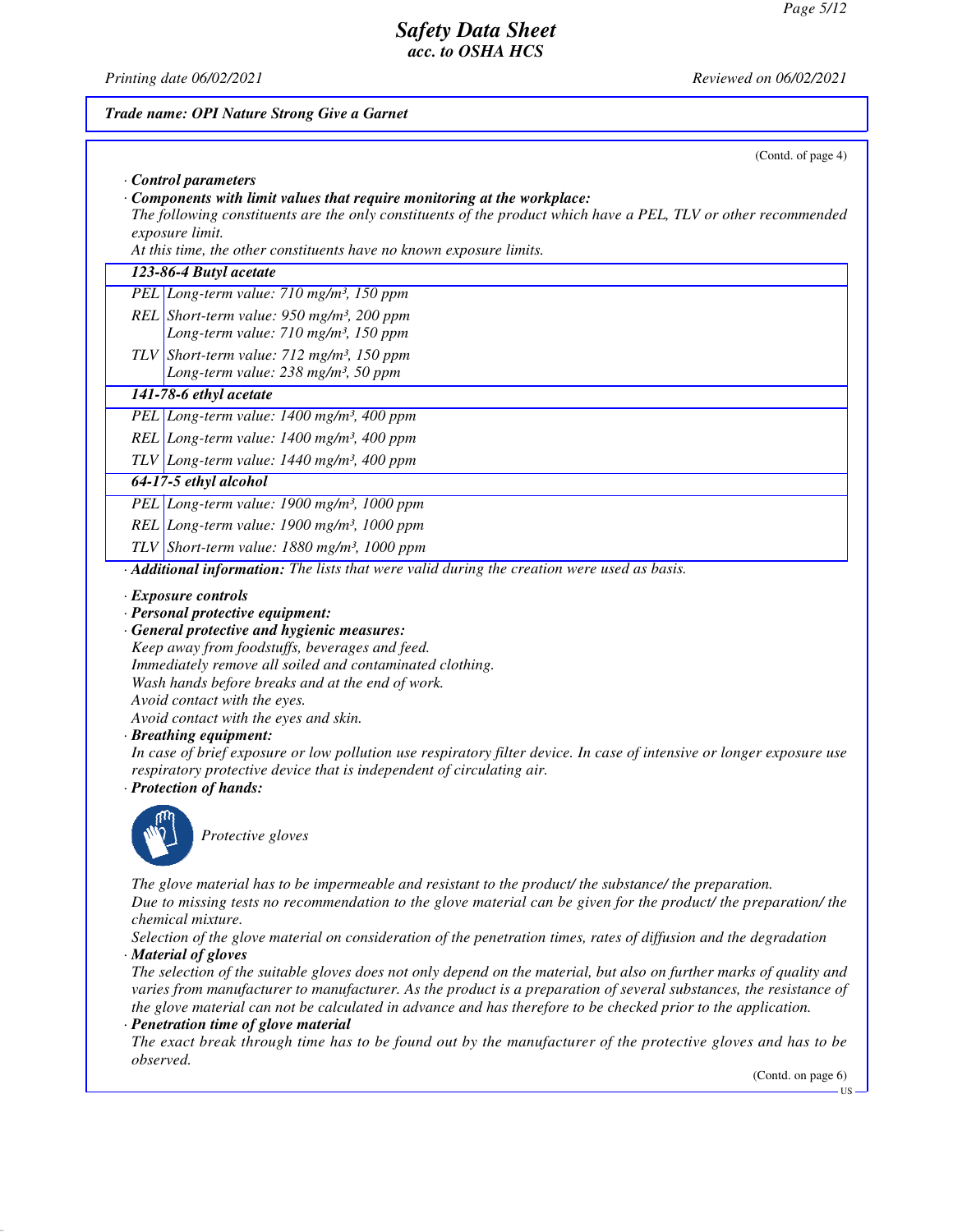(Contd. of page 5)

# *Safety Data Sheet acc. to OSHA HCS*

*Printing date 06/02/2021 Reviewed on 06/02/2021*

*Trade name: OPI Nature Strong Give a Garnet*

*· Eye protection:*



*Tightly sealed goggles*

# *9 Physical and chemical properties*

| · Information on basic physical and chemical properties<br><b>General Information</b> |                                                                                               |
|---------------------------------------------------------------------------------------|-----------------------------------------------------------------------------------------------|
| $\cdot$ Appearance:                                                                   |                                                                                               |
| Form:                                                                                 | <b>Viscous</b>                                                                                |
| Color:                                                                                | According to product specification                                                            |
| $\cdot$ Odor:                                                                         | Characteristic                                                                                |
| · Odor threshold:                                                                     | Not determined.                                                                               |
| $\cdot$ pH-value:                                                                     | Not determined.                                                                               |
| Change in condition                                                                   |                                                                                               |
| <b>Melting point/Melting range:</b>                                                   | Undetermined.                                                                                 |
| <b>Boiling point/Boiling range:</b>                                                   | 77-78 °C (170.6-172.4 °F)                                                                     |
| · Flash point:                                                                        | $-1 °C (30.2 °F)$                                                                             |
| · Flammability (solid, gaseous):                                                      | Not applicable.                                                                               |
| · Ignition temperature:                                                               | 425 °C (797 °F)                                                                               |
| · Decomposition temperature:                                                          | Not determined.                                                                               |
| · Auto igniting:                                                                      | Product is not selfigniting.                                                                  |
| · Danger of explosion:                                                                | Product is not explosive. However, formation of explosive air/vapor<br>mixtures are possible. |
| · Explosion limits:                                                                   |                                                                                               |
| Lower:                                                                                | 1.2 Vol $\%$                                                                                  |
| <b>Upper:</b>                                                                         | 11.5 Vol %                                                                                    |
| $\cdot$ Vapor pressure at 20 $\degree$ C (68 $\degree$ F):                            | 97 hPa (72.8 mm Hg)                                                                           |
| $\cdot$ Density:                                                                      | Not determined.                                                                               |
| · Relative density                                                                    | Not determined.                                                                               |
| · Vapor density                                                                       | Not determined.                                                                               |
| $\cdot$ Evaporation rate                                                              | Not determined.                                                                               |
| · Solubility in / Miscibility with                                                    |                                                                                               |
| Water:                                                                                | Fully miscible.                                                                               |
| · Partition coefficient (n-octanol/water): Not determined.                            |                                                                                               |
| · Viscosity:                                                                          |                                                                                               |
| Dynamic:                                                                              | Not determined.                                                                               |
| Kinematic:                                                                            | Not determined.                                                                               |
| · Solvent content:                                                                    |                                                                                               |
| Organic solvents:                                                                     | 70.4%                                                                                         |
| <b>VOC</b> content:                                                                   | 70.43 %                                                                                       |
|                                                                                       | 704.3 g/l / 5.88 lb/gal                                                                       |
|                                                                                       | (Contd. on page 7)                                                                            |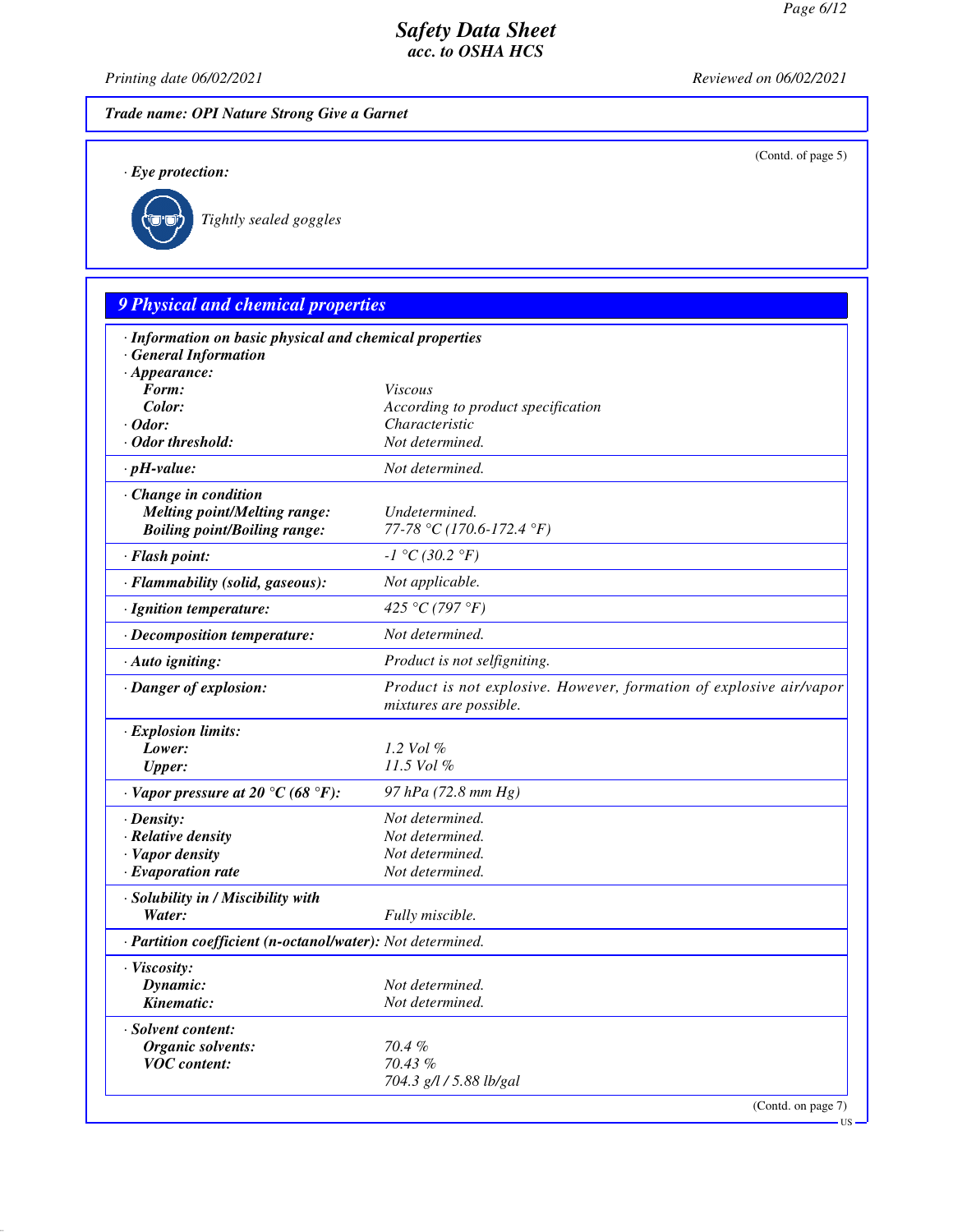(Contd. of page 6)

US

# *Safety Data Sheet acc. to OSHA HCS*

*Printing date 06/02/2021 Reviewed on 06/02/2021*

*Trade name: OPI Nature Strong Give a Garnet*

*Solids content: 13.6 %*

*· Other information No further relevant information available.*

## *10 Stability and reactivity*

*· Reactivity No further relevant information available.*

*· Chemical stability*

*· Thermal decomposition / conditions to be avoided: No decomposition if used according to specifications.*

*· Possibility of hazardous reactions No dangerous reactions known.*

*· Conditions to avoid No further relevant information available.*

*· Incompatible materials: No further relevant information available.*

*· Hazardous decomposition products: No dangerous decomposition products known.*

## *11 Toxicological information*

*· Information on toxicological effects*

*· Acute toxicity:*

*· LD/LC50 values that are relevant for classification:*

| · LD/LC50 values that are relevant for classification: |      |                                                             |  |
|--------------------------------------------------------|------|-------------------------------------------------------------|--|
| 123-86-4 Butyl acetate                                 |      |                                                             |  |
| Oral                                                   | LD50 | $13,100$ mg/kg (rat)                                        |  |
| Dermal                                                 | LD50 | $\geq 5,000$ mg/kg (rabbit)                                 |  |
|                                                        |      | Inhalative $ LC50/4 h  > 21$ mg/l (rat)                     |  |
| 141-78-6 ethyl acetate                                 |      |                                                             |  |
| Oral                                                   | LD50 | $5,620$ mg/kg (rabbit)                                      |  |
|                                                        |      | Inhalative LC50/4 h 1,600 mg/l (rat)                        |  |
| 64-17-5 ethyl alcohol                                  |      |                                                             |  |
| Oral                                                   | LD50 | $(10,470 \text{ mg/kg} (rat) (bw (OECD 401))$               |  |
|                                                        |      | Inhalative   LC50/4 h   116.9 mg/l (rat) (air (//OECD 403)) |  |
| 13463-67-7 titanium dioxide                            |      |                                                             |  |
| Oral                                                   | LD50 | $>5,000$ mg/kg (rat) (bw (OECD 425))                        |  |
| Dermal                                                 | LD50 | $>10,000$ mg/kg (rabbit)                                    |  |
|                                                        |      | Inhalative $ LCS0/4 h  > 3.43$ mg/l (rat) (air (OECD 403))  |  |

*· Primary irritant effect:*

*· on the skin: No irritant effect.*

*· on the eye: Irritating effect.*

*· Sensitization: Sensitization possible through skin contact.*

*· Additional toxicological information:*

*The product shows the following dangers according to internally approved calculation methods for preparations: Irritant*

#### *· Carcinogenic categories*

| · IARC (International Agency for Research on Cancer) |                                         |                   |
|------------------------------------------------------|-----------------------------------------|-------------------|
|                                                      | $64-17-5$ ethyl alcohol                 |                   |
|                                                      | 1309-37-1 <i>Iron Oxides</i> (CI 77491) |                   |
|                                                      | $67-63-0$ isopropyl alcohol             |                   |
|                                                      |                                         | (Cond. on page 8) |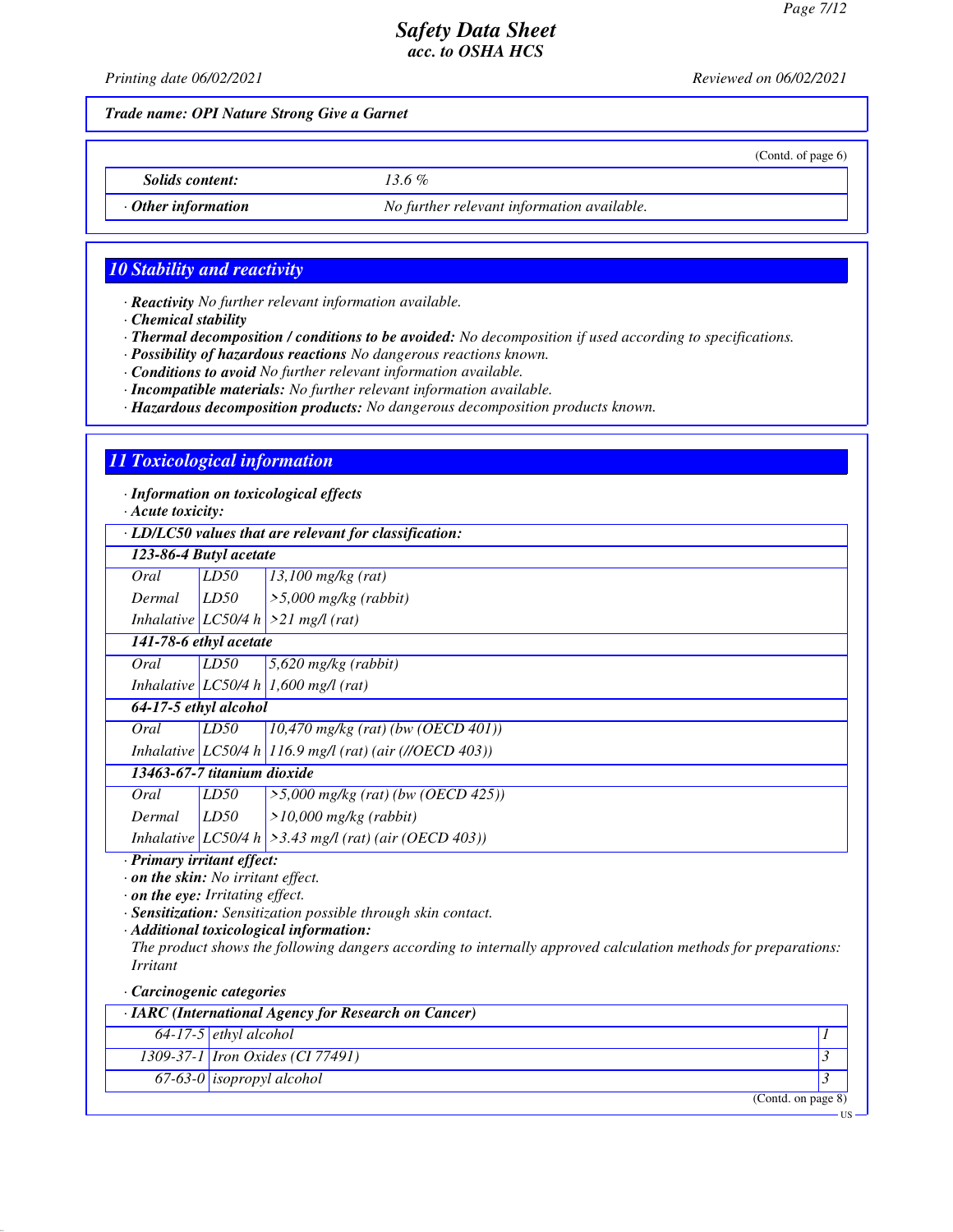(Contd. of page 7)

## *Safety Data Sheet acc. to OSHA HCS*

*Printing date 06/02/2021 Reviewed on 06/02/2021*

*Trade name: OPI Nature Strong Give a Garnet*

| $13463-67-7$ titanium dioxide |  | 2R |
|-------------------------------|--|----|
|-------------------------------|--|----|

*1333-86-4 Carbon black 2B*

*61790-53-2 Diatomaceous earth (Silica-Amorphous) 3* 

*7631-86-9 Silica 3* 

*· NTP (National Toxicology Program)*

*None of the ingredients is listed.*

*· OSHA-Ca (Occupational Safety & Health Administration)*

*None of the ingredients is listed.*

# *12 Ecological information*

*· Toxicity*

- *· Aquatic toxicity: No further relevant information available.*
- *· Persistence and degradability No further relevant information available.*
- *· Behavior in environmental systems:*
- *· Bioaccumulative potential No further relevant information available.*
- *· Mobility in soil No further relevant information available.*
- *· Additional ecological information:*

*· General notes:*

*Water hazard class 2 (Self-assessment): hazardous for water Do not allow product to reach ground water, water course or sewage system. Danger to drinking water if even small quantities leak into the ground.*

- *· Results of PBT and vPvB assessment*
- *· PBT: Not applicable.*
- *· vPvB: Not applicable.*
- *· Other adverse effects No further relevant information available.*

## *13 Disposal considerations*

*· Waste treatment methods*

*· Recommendation:*

*Must not be disposed of together with household garbage. Do not allow product to reach sewage system.*

- *· Uncleaned packagings:*
- *· Recommendation: Disposal must be made according to official regulations.*
- *· Recommended cleansing agent: Water, if necessary with cleansing agents.*

| $\cdot$ UN-Number               |               |  |
|---------------------------------|---------------|--|
| · DOT, IMDG, IATA               | <i>UN1263</i> |  |
| $\cdot$ UN proper shipping name |               |  |
| $\cdot$ <i>DOT</i>              | Paint         |  |
| $\cdot$ IMDG, IATA              | <b>PAINT</b>  |  |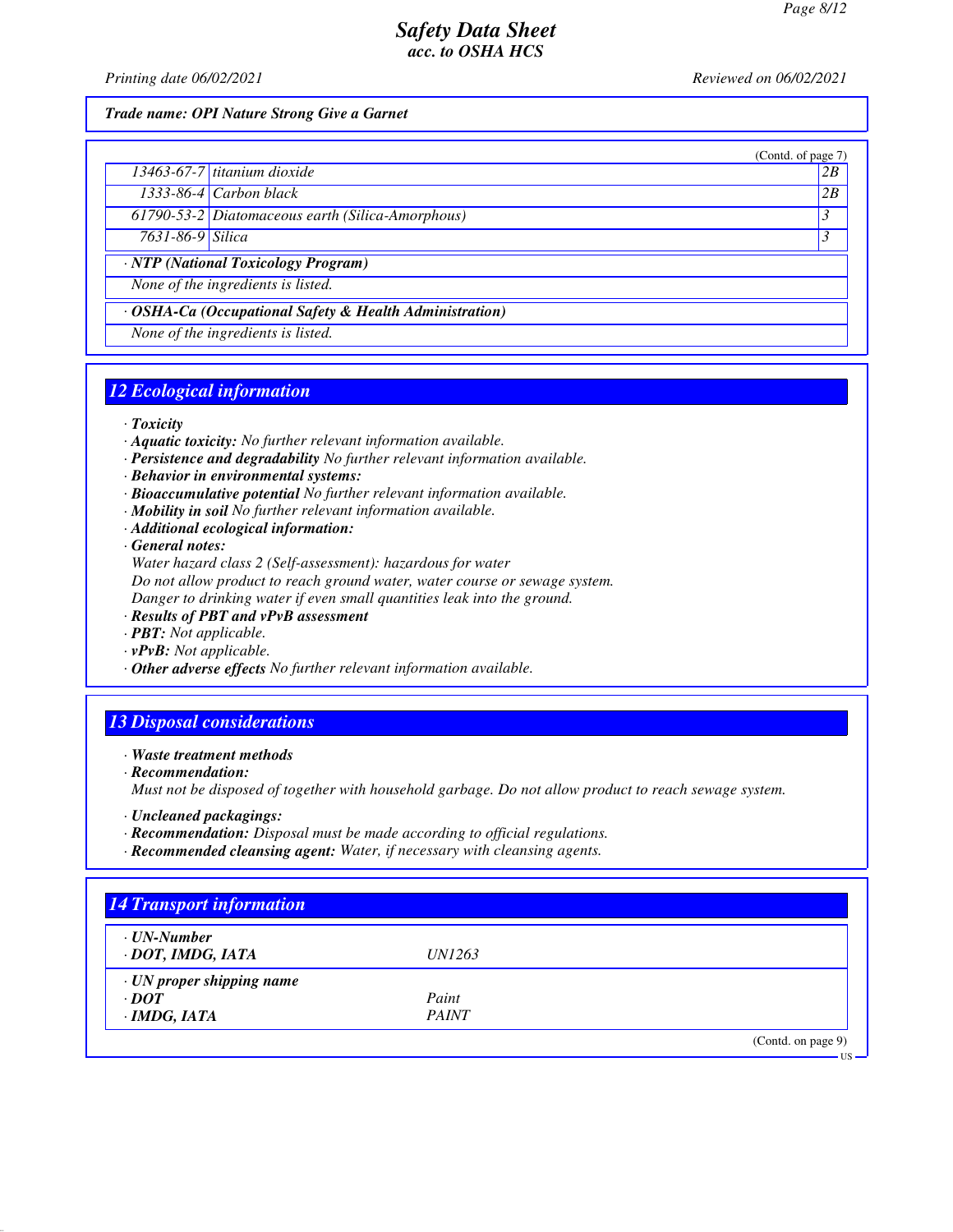*Printing date 06/02/2021 Reviewed on 06/02/2021*

*Trade name: OPI Nature Strong Give a Garnet*

|                                                                                                                           | (Contd. of page 8)                                                                                  |
|---------------------------------------------------------------------------------------------------------------------------|-----------------------------------------------------------------------------------------------------|
| · Transport hazard class(es)                                                                                              |                                                                                                     |
| $\cdot$ DOT                                                                                                               |                                                                                                     |
|                                                                                                                           |                                                                                                     |
| $\cdot$ Class                                                                                                             | 3 Flammable liquids                                                                                 |
| $\cdot$ Label                                                                                                             | 3                                                                                                   |
| $\cdot$ IMDG, IATA                                                                                                        |                                                                                                     |
|                                                                                                                           |                                                                                                     |
| $\cdot$ Class                                                                                                             | 3 Flammable liquids                                                                                 |
| $\cdot$ Label                                                                                                             | 3                                                                                                   |
| · Packing group<br>· DOT, IMDG, IATA                                                                                      | I                                                                                                   |
| · Environmental hazards:                                                                                                  | Not applicable.                                                                                     |
| · Special precautions for user<br>· Hazard identification number (Kemler code): 33<br>· EMS Number:<br>· Stowage Category | Warning: Flammable liquids<br>$F-E,S-E$<br>B                                                        |
| · Transport in bulk according to Annex II of<br><b>MARPOL73/78 and the IBC Code</b>                                       | Not applicable.                                                                                     |
| · Transport/Additional information:                                                                                       |                                                                                                     |
| $\cdot$ DOT<br>· Quantity limitations                                                                                     | On passenger aircraft/rail: 5 L<br>On cargo aircraft only: 60 L                                     |
|                                                                                                                           |                                                                                                     |
| $\cdot$ IMDG<br>$\cdot$ Limited quantities (LQ)                                                                           | <i>5L</i>                                                                                           |
| $\cdot$ Excepted quantities (EQ)                                                                                          | Code: E2                                                                                            |
|                                                                                                                           | Maximum net quantity per inner packaging: 30 ml<br>Maximum net quantity per outer packaging: 500 ml |
| · UN "Model Regulation":                                                                                                  | <b>UN 1263 PAINT, 3, II</b>                                                                         |

# *15 Regulatory information*

*· Safety, health and environmental regulations/legislation specific for the substance or mixture No further relevant information available.*

*· Sara*

*· Section 355 (extremely hazardous substances):*

*None of the ingredients is listed.*

*· Section 313 (Specific toxic chemical listings):*

*67-63-0 isopropyl alcohol*

(Contd. on page 10)

US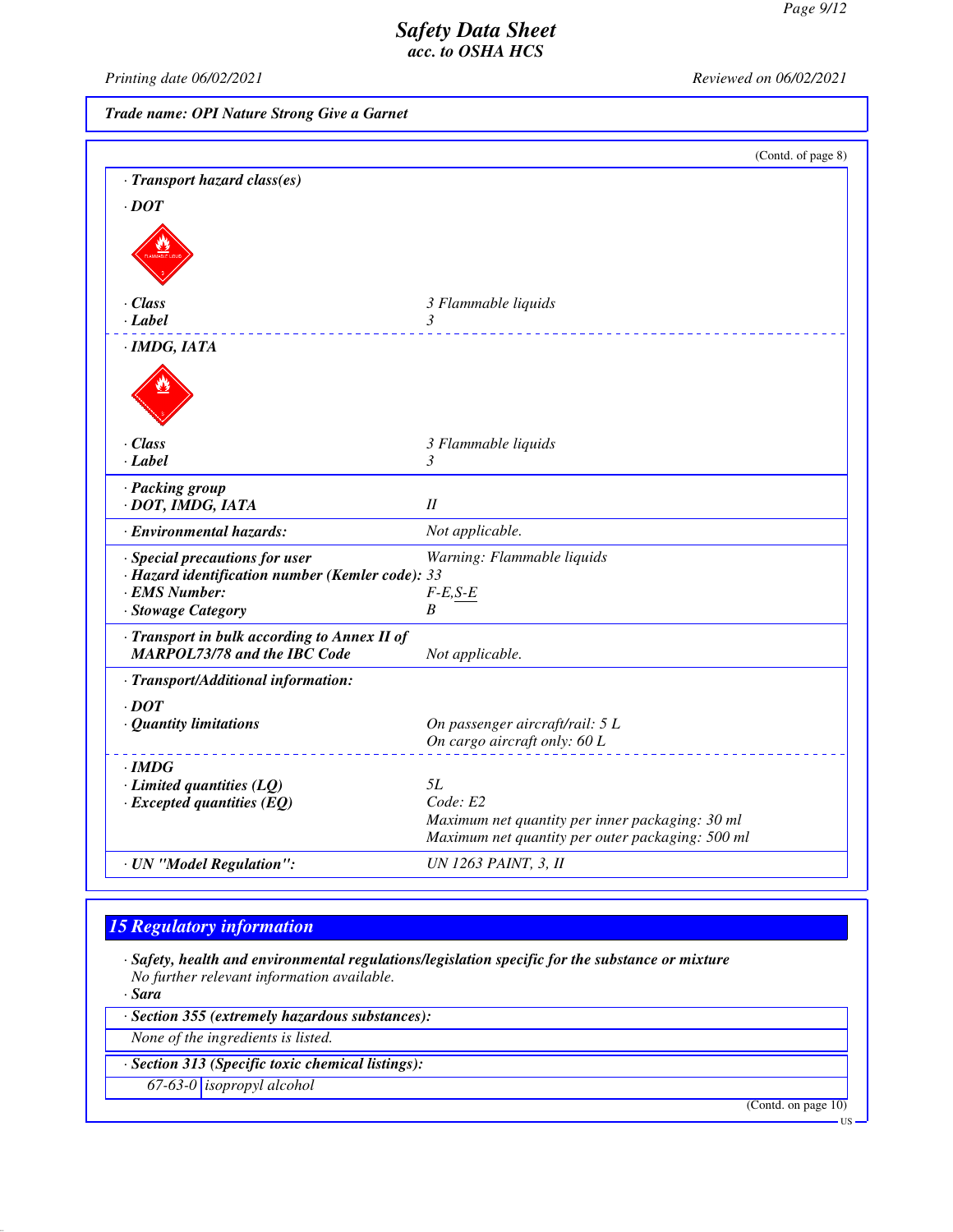*Printing date 06/02/2021 Reviewed on 06/02/2021*

*Trade name: OPI Nature Strong Give a Garnet*

|                                                                         | (Contd. of page 9) |
|-------------------------------------------------------------------------|--------------------|
| 7664-38-2 Phosphoric Acid                                               |                    |
| $71-36-3$ n-Butyl alcohol                                               |                    |
| 7446-19-7 zinc sulphate (hydrous) (mono-, hexa-and hepta hydrate)       |                    |
| · TSCA (Toxic Substances Control Act):                                  |                    |
| 123-86-4 Butyl acetate                                                  | <b>ACTIVE</b>      |
| $141-78-6$ ethyl acetate                                                | <b>ACTIVE</b>      |
| 9004-70-0 Nitrocellulose                                                | <b>ACTIVE</b>      |
| 28407-73-0 Adipic Acid/Neopentyl Glycol/Trimellitic Anhydride Copolymer | <b>ACTIVE</b>      |
| 77-90-7 Tributyl acetylcitrate                                          | <b>ACTIVE</b>      |
| 64-17-5 ethyl alcohol                                                   | <b>ACTIVE</b>      |
| 1309-37-1 Iron Oxides (CI 77491)                                        | <b>ACTIVE</b>      |
| $67-63-0$ isopropyl alcohol                                             | <b>ACTIVE</b>      |
| 13463-67-7 titanium dioxide                                             | <b>ACTIVE</b>      |
| 6417-83-0 CI 15880                                                      | <b>ACTIVE</b>      |
| 1934-21-0 CI 19140                                                      | <b>ACTIVE</b>      |
| 123-42-2 4-hydroxy-4-methylpentan-2-one                                 | <b>ACTIVE</b>      |
| 110-44-1 hexa-2,4-dienoic acid                                          | <b>ACTIVE</b>      |
| $66-25-1$ hexanal                                                       | <b>ACTIVE</b>      |
| $1333-86-4$ Carbon black                                                | <b>ACTIVE</b>      |
| 7664-38-2 Phosphoric Acid                                               | <b>ACTIVE</b>      |
| $69-65-8$ D-mannitol                                                    | <b>ACTIVE</b>      |
| 61790-53-2 Diatomaceous earth (Silica-Amorphous)                        | <b>ACTIVE</b>      |
| 25869-00-5 Ferric Ammonium Ferrocyanide                                 | <b>ACTIVE</b>      |
| $71-36-3$ n-Butyl alcohol                                               | <b>ACTIVE</b>      |
| 7631-86-9 Silica                                                        | <b>ACTIVE</b>      |
| 10191-41-0 Tocopherol                                                   | <b>ACTIVE</b>      |
| · Hazardous Air Pollutants                                              |                    |
| None of the ingredients is listed.                                      |                    |
| · Proposition 65                                                        |                    |
| Chemicals known to cause cancer:                                        |                    |
| 13463-67-7 titanium dioxide                                             |                    |
| Carbon black<br>1333-86-4                                               |                    |
| Chemicals known to cause reproductive toxicity for females:             |                    |
| None of the ingredients is listed.                                      |                    |
| Chemicals known to cause reproductive toxicity for males:               |                    |
| None of the ingredients is listed.                                      |                    |
| · Chemicals known to cause developmental toxicity:                      |                    |
| 64-17-5 $ethyl$ alcohol                                                 |                    |
| Carcinogenic categories                                                 |                    |
| · EPA (Environmental Protection Agency)                                 |                    |
| $71-36-3$ n-Butyl alcohol                                               | D                  |
| 7446-19-7 zinc sulphate (hydrous) (mono-, hexa-and hepta hydrate)       | D, I,              |
|                                                                         | $C_{\alpha n}$ td  |

(Contd. on page 11)

 $-US$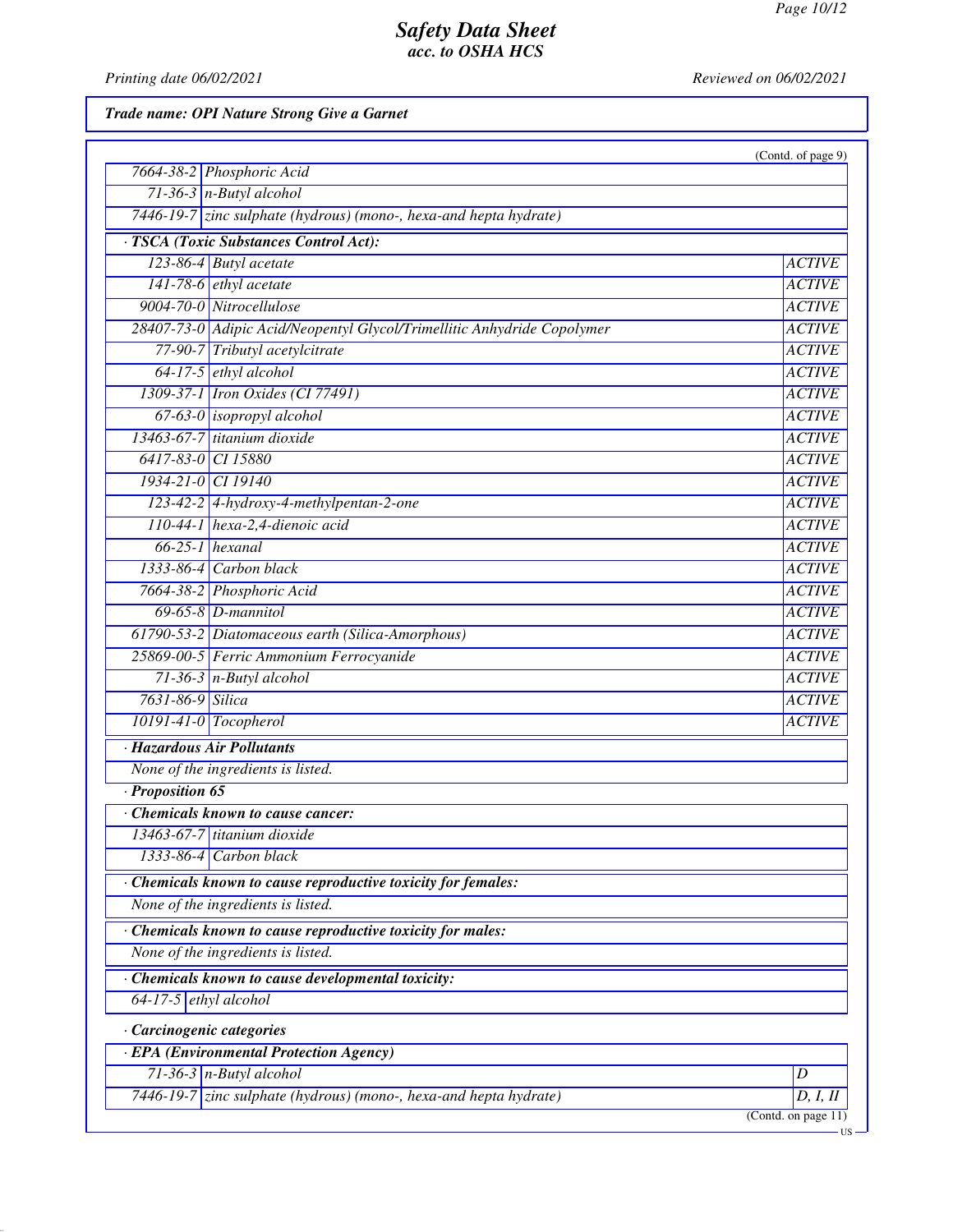*Printing date 06/02/2021 Reviewed on 06/02/2021*

#### *Trade name: OPI Nature Strong Give a Garnet*

| (Contd. of page 10) |  |  |
|---------------------|--|--|

| $\overline{\cdot \text{TLV}(\text{Threshold Limit Value})}$        |                                         |    |
|--------------------------------------------------------------------|-----------------------------------------|----|
|                                                                    | $64-17-5$ ethyl alcohol                 | A3 |
|                                                                    | 1309-37-1 <i>Iron Oxides</i> (CI 77491) | A4 |
|                                                                    | $67-63-0$ isopropyl alcohol             | AA |
|                                                                    | 13463-67-7 titanium dioxide             | AA |
|                                                                    | $1333-86-4$ Carbon black                | A4 |
| · NIOSH-Ca (National Institute for Occupational Safety and Health) |                                         |    |
|                                                                    | $13463-67-7$ titanium dioxide           |    |
|                                                                    | $1333-86-4$ Carbon black                |    |

*· GHS label elements The product is classified and labeled according to the Globally Harmonized System (GHS). · Hazard pictograms*



*· Signal word Danger*

*· Hazard-determining components of labeling: Butyl acetate Adipic Acid/Neopentyl Glycol/Trimellitic Anhydride Copolymer ethyl acetate · Hazard statements Highly flammable liquid and vapor. Causes serious eye irritation. May cause an allergic skin reaction. May cause drowsiness or dizziness. · Precautionary statements Keep away from heat/sparks/open flames/hot surfaces. - No smoking. Ground/bond container and receiving equipment. Use explosion-proof electrical/ventilating/lighting/equipment. Use only non-sparking tools. Take precautionary measures against static discharge. Avoid breathing dust/fume/gas/mist/vapors/spray Wash thoroughly after handling. Use only outdoors or in a well-ventilated area. Contaminated work clothing must not be allowed out of the workplace. Wear protective gloves/protective clothing/eye protection/face protection. If on skin (or hair): Take off immediately all contaminated clothing. Rinse skin with water/shower. IF INHALED: Remove person to fresh air and keep comfortable for breathing. If in eyes: Rinse cautiously with water for several minutes. Remove contact lenses, if present and easy to do. Continue rinsing. Call a poison center/doctor if you feel unwell. Specific treatment (see on this label). If skin irritation or rash occurs: Get medical advice/attention. If eye irritation persists: Get medical advice/attention. Wash contaminated clothing before reuse. In case of fire: Use for extinction: CO2, powder or water spray. Store in a well-ventilated place. Keep container tightly closed. Store in a well-ventilated place. Keep cool. Store locked up.* (Contd. on page 12)